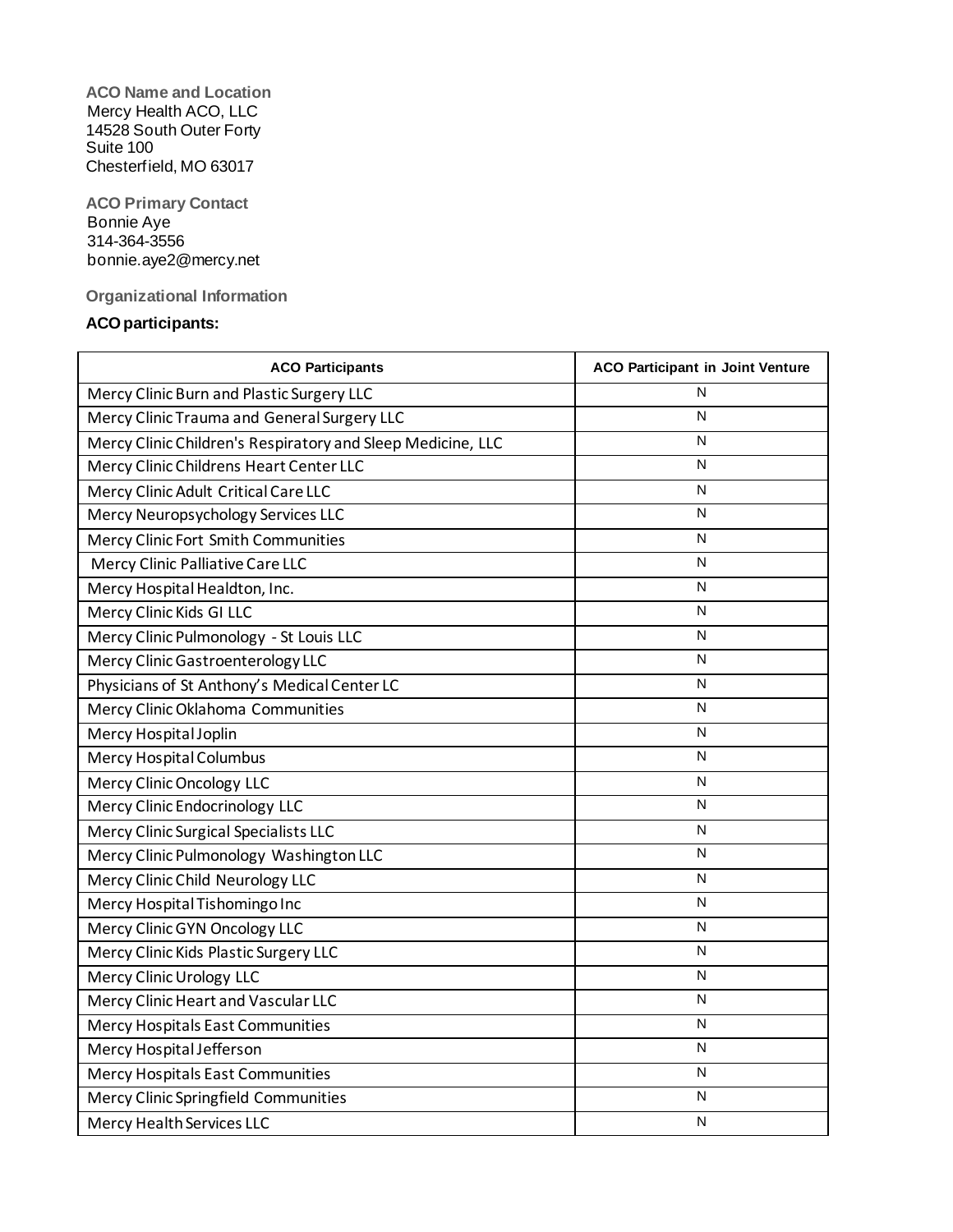| Mercy Hospital Lebanon                                       | N                       |
|--------------------------------------------------------------|-------------------------|
| Mercy Clinic Adult Hospitalists St. Louis LLC                | N                       |
| Mercy Clinic Child and Adolescent Psychiatry LLC             | N                       |
| Mercy Clinic Children's Cancer & Hematology LLC              | N                       |
| Mercy Hospital Aurora                                        | N                       |
| Mercy Hospital Cassville                                     | N                       |
| Mercy Hospital Springfield                                   | N                       |
| Mercy St. Francis Hospital                                   | N                       |
| Mercy Hospital Logan County, Inc                             | N                       |
| Mercy Hospital Carthage                                      | N                       |
| Mercy Clinic Children's Palliative Care LLC                  | N                       |
| Mercy Hospital Watonga Inc                                   | N                       |
| Mercy Clinic Dermatology LLC                                 | N                       |
| Mercy Clinic ENT LLC                                         | N                       |
| Mercy Clinic Ophthalmology LLC                               | N                       |
| <b>Mercy Clinic Podiatry LLC</b>                             | N                       |
| <b>Mercy Womens Services LLC</b>                             | N                       |
| Mercy East Support Services LLC                              | N                       |
| Mercy Clinic Infectious Disease LLC                          | N                       |
| Mercy Hospital Ada Inc                                       | N                       |
| Mercy Clinic Adult Hospitalists Jefferson LLC                | N                       |
| Mercy Hospital Kingfisher Inc                                | N                       |
| Mercy Clinic Pain Management LLC                             | N                       |
| Mercy Hospital Booneville                                    | N                       |
| Mercy Clinic Hyperbaric and Wound Care LLC                   | N                       |
| Mercy Clinic Nephrology LLC                                  | N                       |
| Mercy Hospital Lincoln                                       | N                       |
| Mercy Clinic Adult Psychiatry, LLC                           | N                       |
| Mercy Clinic Cardiovascular and Thoracic Surgery LLC         | N                       |
| Mercy Clinic Joplin LLC                                      | $\overline{\mathsf{N}}$ |
| Mercy Health Northwest Arkansas Communities                  | N                       |
| Mercy Hospital Fort Smith                                    | N                       |
| <b>Mercy Hospital Rogers</b>                                 | N                       |
| Mercy Hospital Waldron                                       | N                       |
| Mercy Hospital Paris                                         | N                       |
| Mercy Hospital Ozark                                         | N                       |
| Mercy Hospital Berryville                                    | N                       |
| Mercy Hospital Oklahoma City Inc                             | N                       |
| Mercy Hospital Ardmore Inc                                   | N                       |
| Mercy Hospital St. Louis Professional Surgical Services, LLC | N                       |
| Mercy East Ambulatory Services, LLC                          | N                       |
| Mercy Clinic Specialists Services Illinois LLC               | N                       |
| Mercy Southern Missouri Ambulatory Services LLC              | N                       |
| Mercy Oklahoma Ambulatory Services LLC                       | N                       |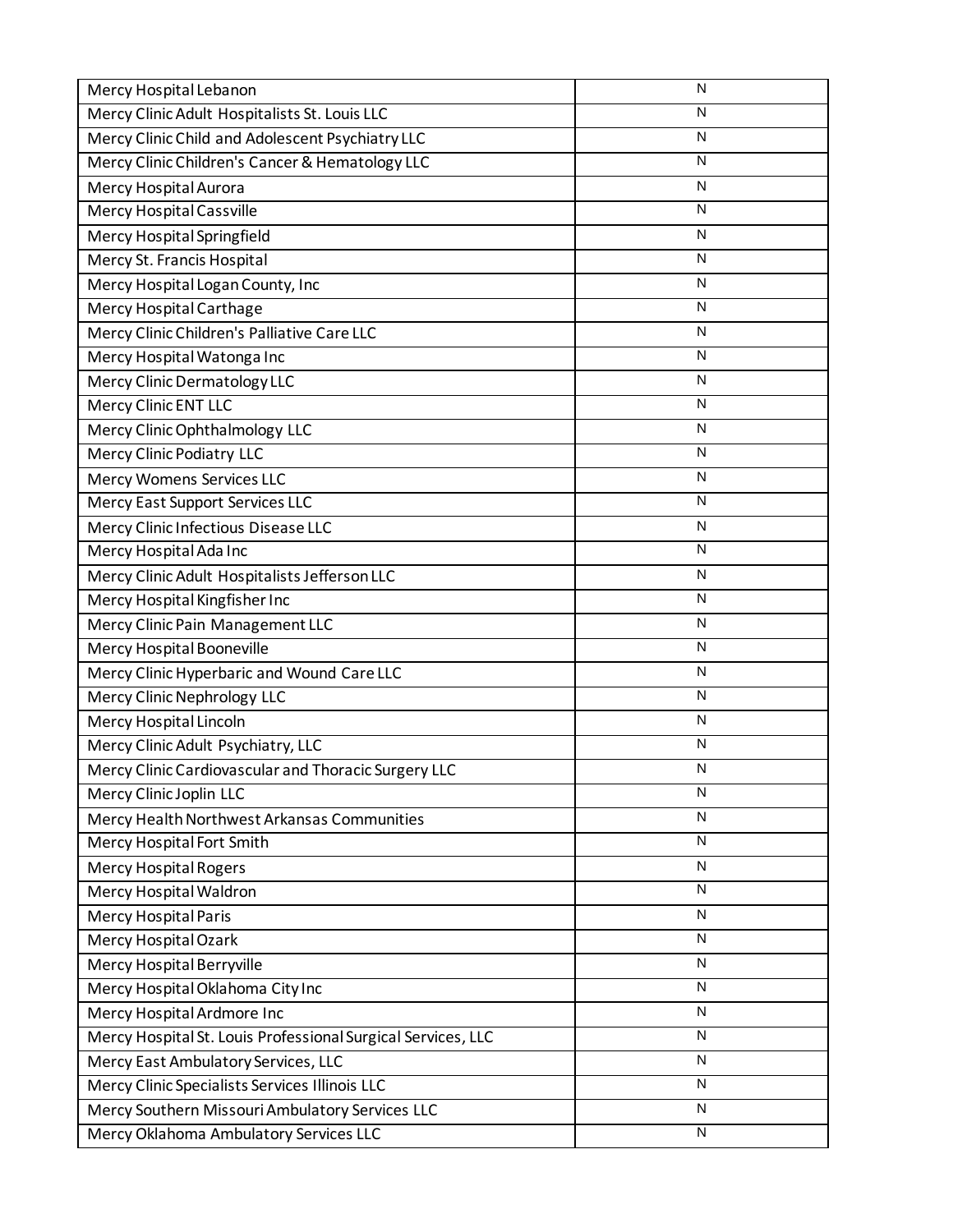| Mercy Clinic Neurology LLC                                     |  |
|----------------------------------------------------------------|--|
| St. Anthony's Physician Organization Hospitalist Services L.C. |  |
| Mercy Northwest Arkansas Ambulatory Services, LLC              |  |

# **ACOgoverning body:**

| <b>Member</b><br><b>Last Name</b> | <b>Member</b><br><b>First Name</b> | <b>Member</b><br><b>Title/Position</b> | <b>Member's Voting</b><br>Power: expressed<br>as a percentage<br>or number | <b>Membership</b><br><b>Type</b>               | <b>ACO Participant</b><br><b>Legal Business</b><br>Name/DBA, if<br>applicable |  |
|-----------------------------------|------------------------------------|----------------------------------------|----------------------------------------------------------------------------|------------------------------------------------|-------------------------------------------------------------------------------|--|
| Campbell, MD                      | Jesse                              | Chair, Manager                         |                                                                            | <b>ACO</b>                                     | <b>Mercy Clinic</b>                                                           |  |
|                                   |                                    |                                        | 1 vote                                                                     | Participant                                    | Oklahoma                                                                      |  |
|                                   |                                    |                                        |                                                                            | Representative                                 | Communities                                                                   |  |
| Chalk, MD                         | David                              | Manager                                | 1 vote                                                                     | <b>ACO</b><br>Participant<br>Representative    | Mercy Clinic East<br>Communities                                              |  |
| Ciaramita, MD                     | Jeffrey                            | Manager                                | 1 vote                                                                     | <b>ACO</b><br>Participant<br>Representative    | Mercy Clinic East<br>Communities                                              |  |
| DuMontier, MD                     | Gary                               | Manager                                | 1 vote                                                                     | <b>ACO</b><br>Participant<br>Representative    | Mercy Clinic East<br>Communities                                              |  |
| Scheer, MD                        | Jennifer                           | Manager                                | 1 vote                                                                     | <b>ACO</b><br>Participant<br>Representative    | Mercy Clinic East<br>Communities                                              |  |
| Faddis, MD                        | Lance                              | Manager                                | 1 vote                                                                     | <b>ACO</b><br>Participant<br>Representative    | Mercy Health<br>Northwest<br>Arkansas<br>Communities                          |  |
| Helton                            | Gavin                              | Manager                                | 1 vote                                                                     | President,<br>Contract<br>Revenue              | N/A                                                                           |  |
| <b>Bergant</b>                    | Paul                               | Manager                                | 1 vote                                                                     | Medicare<br>Beneficiary<br>Representative      | N/A                                                                           |  |
| Godfrey, MD                       | Tracy                              | Manager                                | 1 vote                                                                     | <b>ACO</b><br>Participant<br>Representative    | <b>Mercy Clinic</b><br>Joplin, LLC                                            |  |
| Riordan                           | Tracy                              | Manager                                | 1 vote                                                                     | <b>ACO</b><br>Participant<br>Representative    | <b>Mercy Clinic East</b><br>Communities                                       |  |
| Barbe, MD                         | David                              | Manager                                | 1 vote                                                                     | <b>ACO</b><br>Participant<br>Representative    | <b>Mercy Clinic</b><br>Springfield<br>Communities                             |  |
| Rogers, MD                        | James                              | Manager                                | 1 vote                                                                     | <b>ACO</b><br>Participant<br>Representative    | Mercy Clinic<br>Springfield<br>Communities                                    |  |
| Sock                              | Shannon                            | Manager                                | 1 vote                                                                     | EVP, CFO and<br><b>Strategies</b><br>Specialty | N/A                                                                           |  |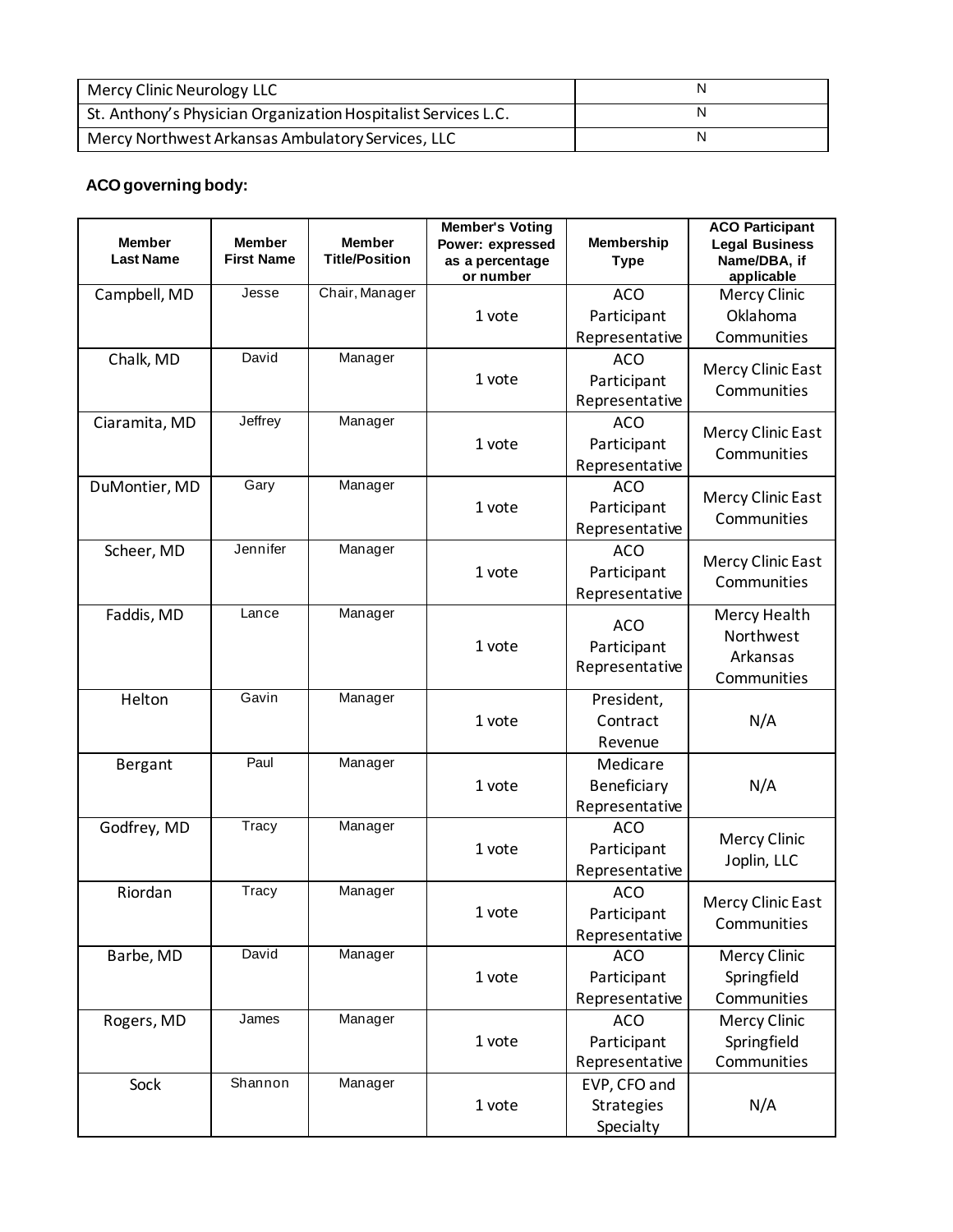|               |             |         |        | Council                              |                                         |
|---------------|-------------|---------|--------|--------------------------------------|-----------------------------------------|
| Schlanger, MD | Christopher | Manager | 1 vote | ACO<br>Participant<br>Representative | <b>Mercy Clinic East</b><br>Communities |

## **Key ACO clinical and administrative leadership:**

ACO Executive: James Rogers, MD

Medical Director: Jesse Campbell, MD

Compliance Officer: Tony Krawat

Quality Assurance/Improvement Officer: Debra Barnhart

#### **Associated committees and committee leadership:**

| <b>Committee Name</b>                  | <b>Committee Leader Name and Position</b>                                                                                                                                                                                                                                                                                                                                                                                       |  |  |
|----------------------------------------|---------------------------------------------------------------------------------------------------------------------------------------------------------------------------------------------------------------------------------------------------------------------------------------------------------------------------------------------------------------------------------------------------------------------------------|--|--|
| Mercy Clinic Leadership Council        | John Mohart, MD, chair                                                                                                                                                                                                                                                                                                                                                                                                          |  |  |
| Mercy Primary Care Transformation Team | Jennifer Scheer, MD and Christy Jackson, co-chairs                                                                                                                                                                                                                                                                                                                                                                              |  |  |
| Mercy Clinic Community Operations Team | St. Louis: Jeffrey Ciaramita, MD and Andy Runge, co-chairs<br>Washington: David Chalk, MD and Andy Runge, co-chairs<br>Joplin: Tracy Godfrey, MD and Annamarie Holmes, co-chairs<br>Northwest Arkansas: Steve Goss, MD and Kelli Huntley, co-chairs<br>Fort Smith: David Hunton, MD and Amy Fore, co-chairs<br>West: Jessie Campbell, MD and Matt Wright, co-chairs<br>Springfield: David Barbe, MD and Ted Stutzman, co-chairs |  |  |

## **Typesof ACO participants, or combinations of participants, that formed the ACO:**

- Critical Access Hospital (CAH) billing under Method II
- ACO professionals in a group practice arrangement
- Rural Health Clinic (RHC)

**Shared Savings and Losses**

### **AmountofSharedSavings/Losses:**

- Second Agreement Period
	- o Performance Year 2020, \$29,603,157
	- o Performance Year 2019, \$24,248,252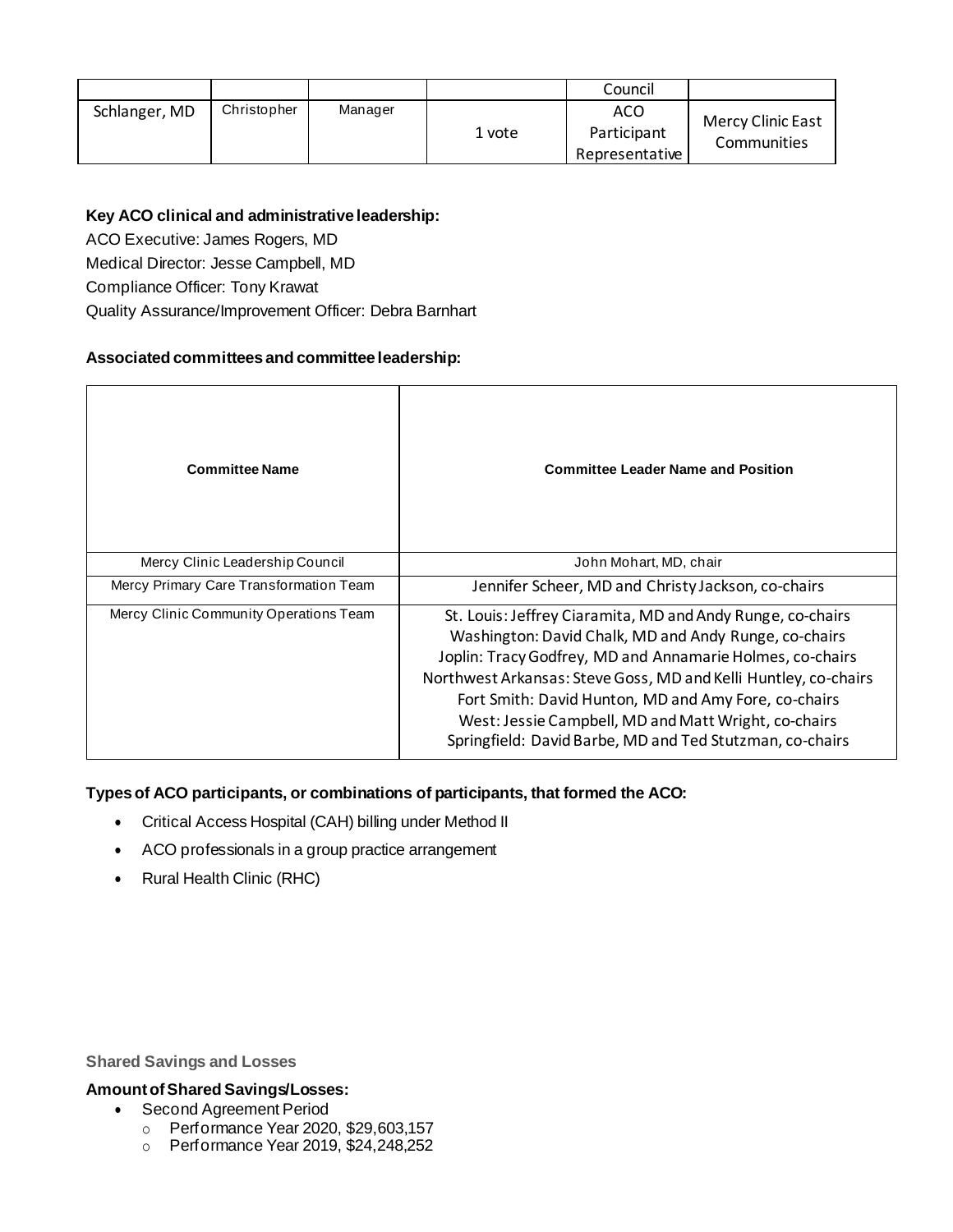- o Performance Year 2018, \$13,167,233
- **First Agreement Period** 
	- o Performance Year 2017, \$0
	- o Performance Year 2016, \$0
	- o Performance Year 2015, \$0

#### **Shared Savings Distribution:**

- Second Agreement Period
	- o PerformanceYear2020
		- Proportion invested in infrastructure: 43.3%<br>■ Proportion invested in redesigned care proc
		- Proportion invested in redesigned care processes/resources: 43.4%
		- Proportion of distribution to ACO participants: 13.3%
	- o PerformanceYear2019
		- Proportion invested in infrastructure: 43.3%
		- Proportion invested in redesigned care processes/resources: 43.4%
		- Proportion of distribution to ACO participants: 13.3%
	- o PerformanceYear2018
		- Proportion invested in infrastructure: 26.75%
		- Proportion invested in redesigned care processes/resources: 26.75%
		- **•** Proportion of distribution to ACO participants: 46.5%
- **First Agreement Period** 
	- o PerformanceYear2017
		- Proportion invested in infrastructure: N/A
		- Proportion invested in redesigned care processes/resources: N/A
		- Proportion of distribution to ACO participants: N/A
	- o PerformanceYear2016
		- Proportion invested in infrastructure: N/A
		- **•** Proportion invested in redesigned care processes/resources: N/A
		- Proportion of distribution to ACO participants: N/A
	- o Performance Year 2015
		- **•** Proportion invested in infrastructure: N/A
		- Proportion invested in redesigned care processes/resources: N/A
		- Proportion of distribution to ACO participants: N/A

**Quality Performance Results**

#### **2020QualityPerformance Results:**

| ACO#     | <b>Measure Name</b>                                                                             | Rate   | <b>ACO Mean</b> |
|----------|-------------------------------------------------------------------------------------------------|--------|-----------------|
| ACO-8    | Risk Standardized, All Condition Readmission                                                    | N/A    | N/A             |
| ACO-38   | All-Cause Unplanned Admissions for Patients with Multiple                                       | N/A    | N/A             |
| $ACO-43$ | Ambulatory Sensitive Condition Acute Composite (AHRQ<br>Prevention Quality Indicator (PQI) #91) | .76    | .95             |
| ACO-13   | Falls: Screening for Future Fall Risk                                                           | 96.25  | 84.97           |
| ACO-14   | Preventive Care and Screening: Influenza Immunization                                           | 91.84  | 76.03           |
| $ACO-17$ | Preventive Care and Screening: Tobacco Use: Screening and<br><b>Cessation Intervention</b>      | 100.00 | 81.67           |
| ACO-18   | Preventive Care and Screening: Screening for Clinical<br>Depression and Follow-up Plan          | 80.47  | 71.46           |
| ACO-19   | <b>Colorectal Cancer Screening</b>                                                              | 77.61  | 72.59           |
| ACO-20   | <b>Breast Cancer Screening</b>                                                                  | 81.68  | 74.05           |
| $ACO-42$ | Statin Therapy for the Prevention and Treatment of<br>Cardiovascular Disease                    | 83.73  | 83.37           |